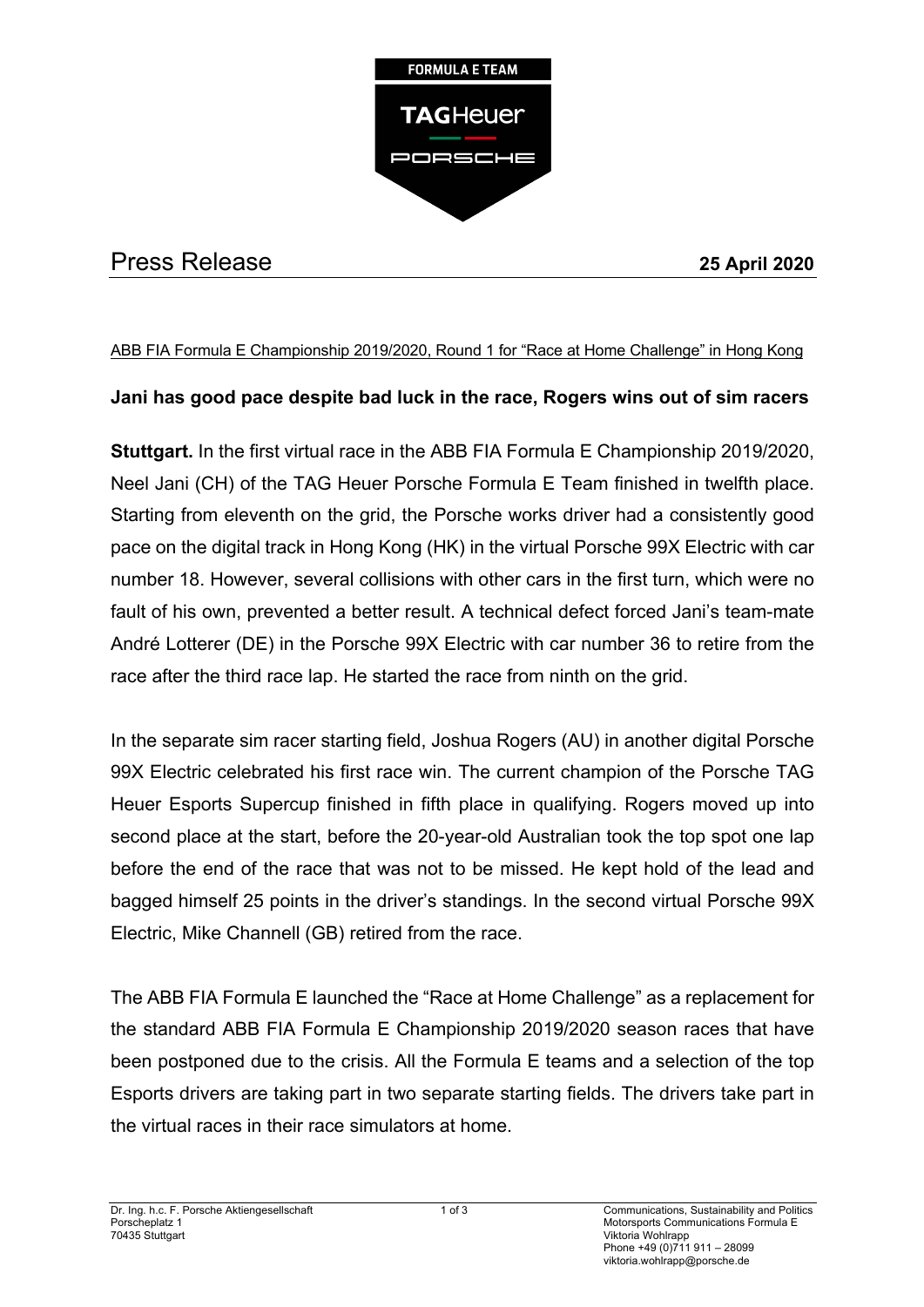The events will follow the traditional Formula E scoring system, with bonus points for pole position and the fastest race lap. Double points will be awarded in the final race. The next race will take place on 2 May. All further races until the Grand Finale on 13 June will be on a weekly basis. Each race gets underway at 16:30 CEST. The "Race at Home Challenge" is part of the partnership between the FIA Formula E Championship 2019/2020 and the child welfare organisation UNICEF, which will be receiving the donations raised during the race events.

# **Quotes from the race in Hong Kong:**

**Marco Ujhasi (Manager Esports at Porsche Motorsport):** "Formula E is finally back – with superb racing both in the Challenger grid with the sim racing specialists and in the field of Formula E drivers. It is great for the fans and for charity, raising donations for the child welfare organisation UNICEF. The sporting ambition among the drivers is as great as it is in real races. Everyone has done a lot of practice. We're also really pleased that the sim racers are being given a great platform. Congratulations to Joshua Rogers on his victory in the first outing in the virtual Porsche 99X Electric."

**Neel Jani (Porsche 99X Electric, #18):** "In qualifying I was on for a good lap, before António Félix da Costa span in front of me, forcing me to swerve. It was a shame because it cost me a lot of time. Unfortunately, I got hit a few times in the first turn in the race. This not only damaged my car, but also forced me down the field a few places. I was able to move up a few places again after that, but my damaged steering in particular caused me problems. So, I can almost be pleased with twelfth place. But it is still a shame, because I think with my pace I could have finished in a much better position."

**André Lotterer (Porsche 99X Electric, #36):** "Qualifying didn't go as well as in the test race in Monaco last Saturday. I started the race from ninth on the grid and was able to keep well out of the skirmish at the start. Unfortunately, technical problems with